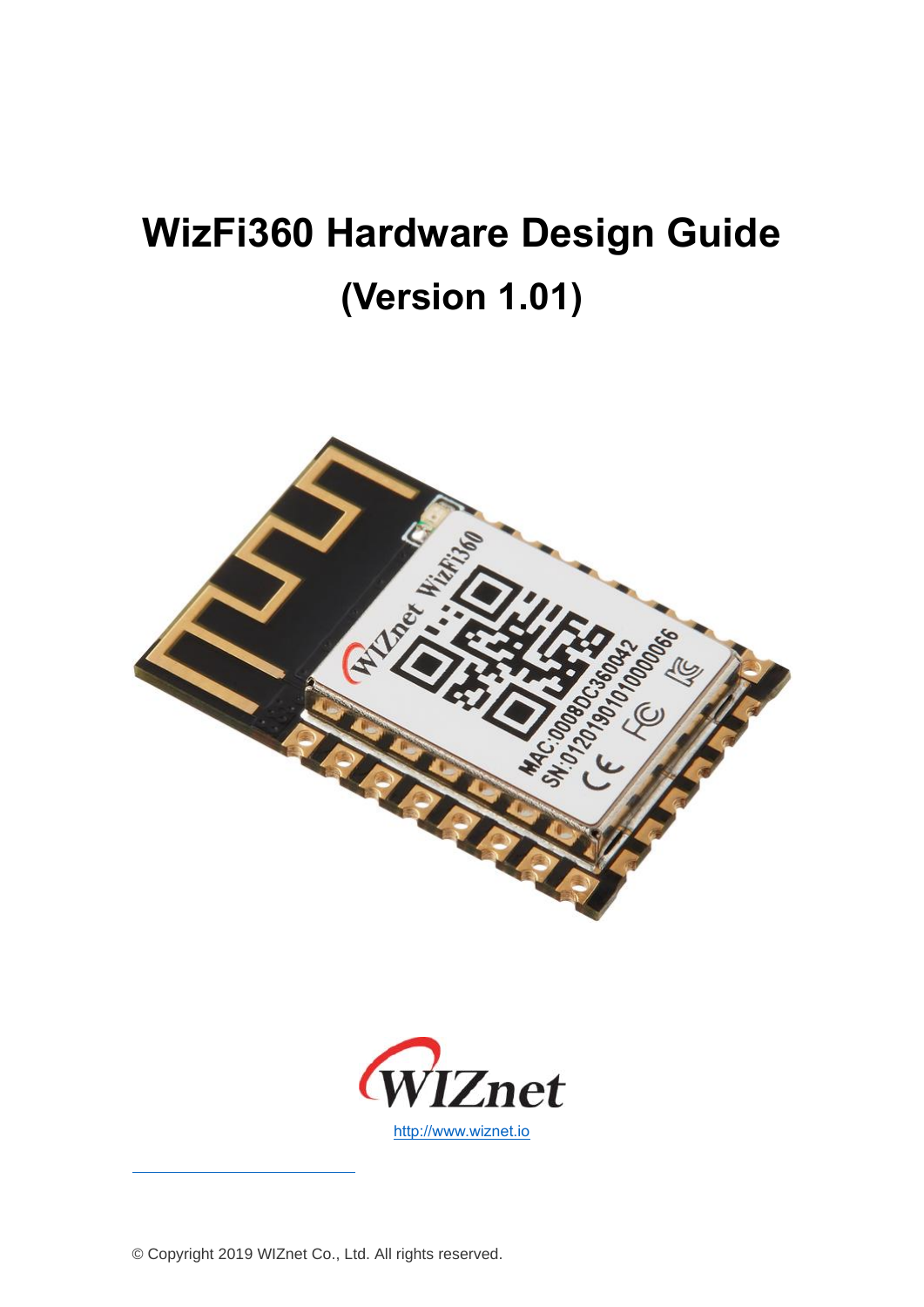

# **Document Revision History**

| <b>Date</b> | <b>Revision</b> | <b>Changes</b>     |  |  |
|-------------|-----------------|--------------------|--|--|
| 2019-09-02  | 1.0             | Initial Release    |  |  |
| 2019-09-03  | 1.01            | Edited "Figure .5" |  |  |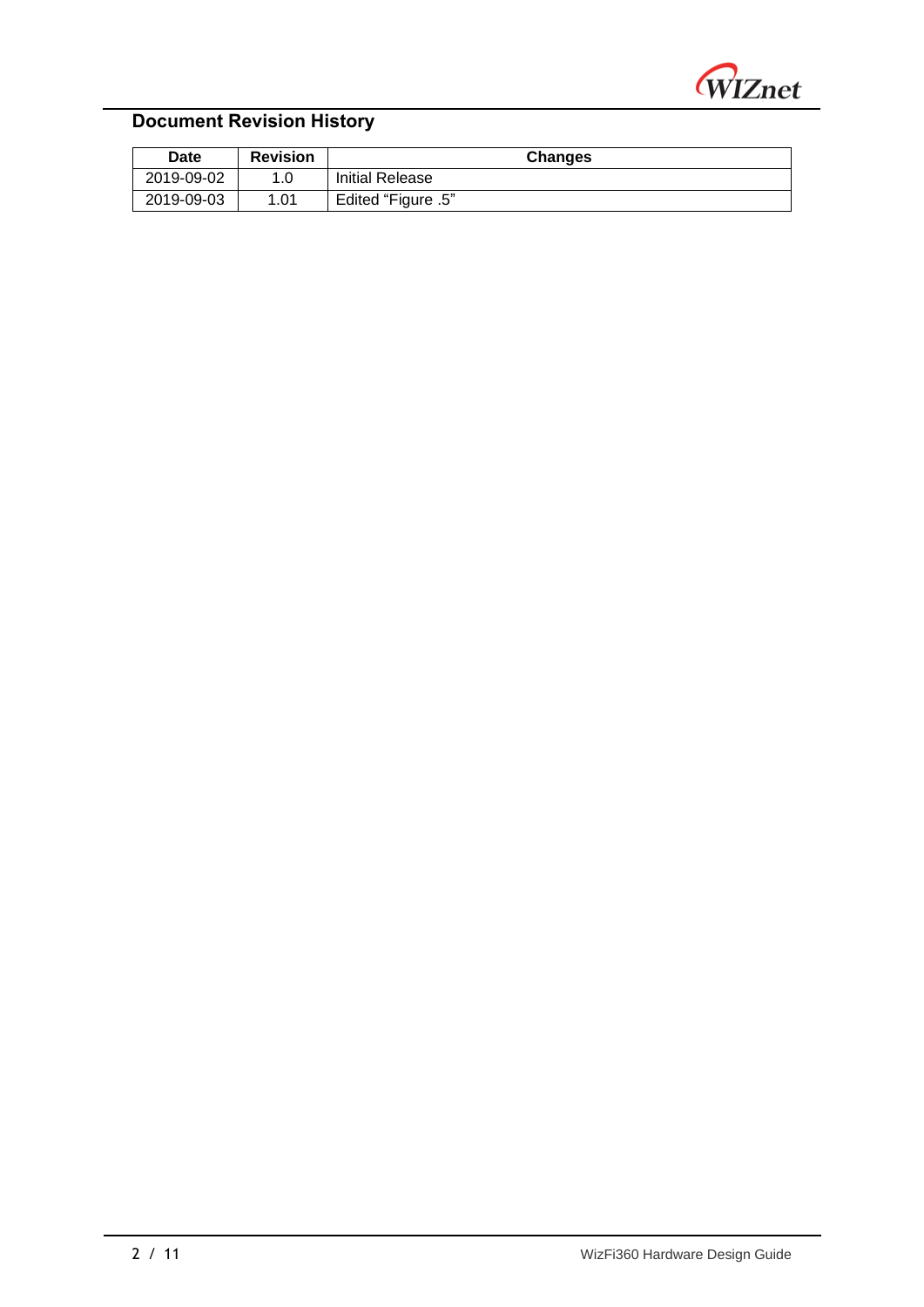

# **Table of Contents**

| 3.1. |  |
|------|--|
| 3.2. |  |
| 3.3. |  |
|      |  |
|      |  |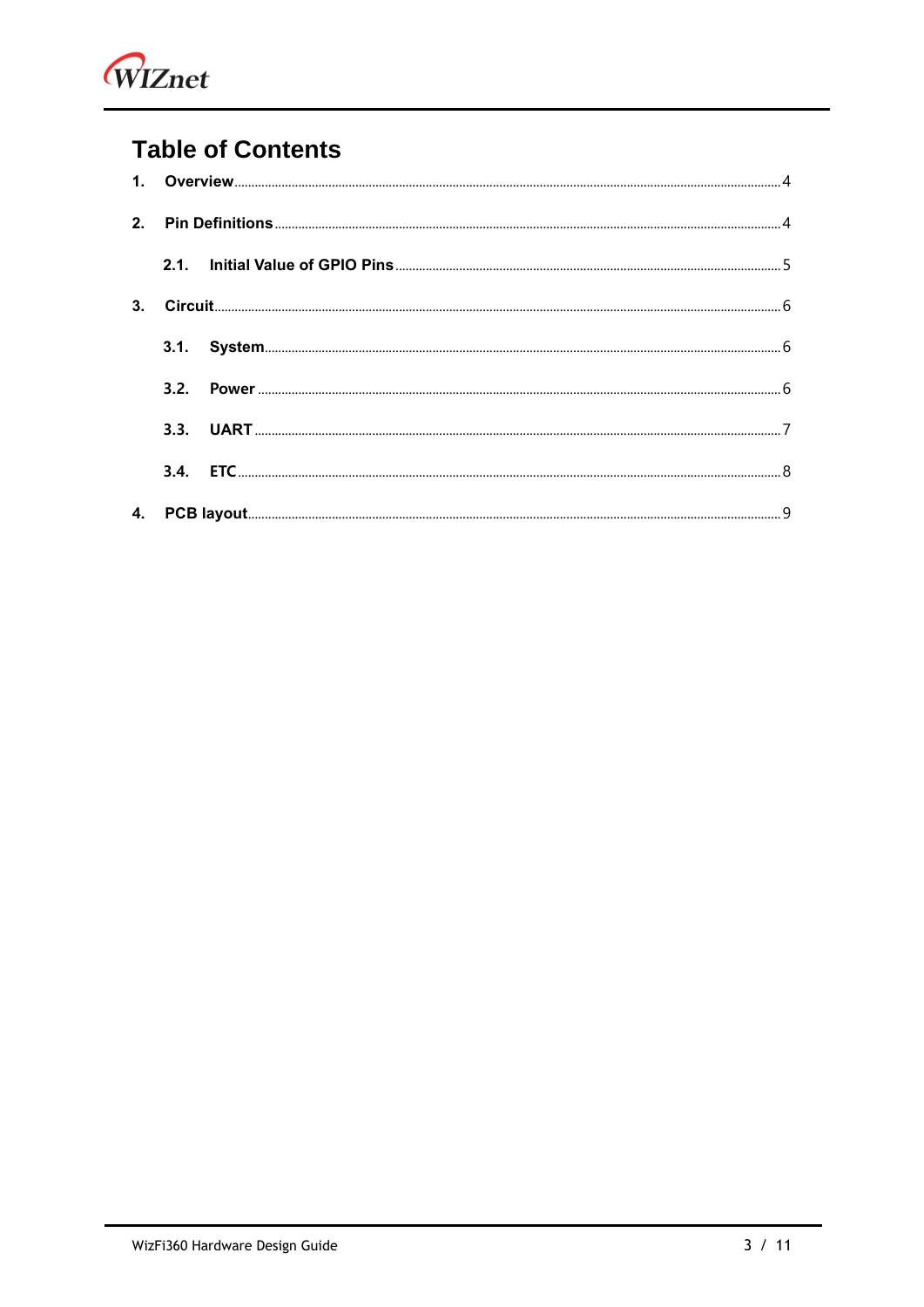

# <span id="page-3-0"></span>**1. Overview**

This document is the WizFi360 hardware design guide. If you are designing hardware using the WizFi360 you must refer to this document. This document includes a reference circuit diagram and a PCB guide.

# <span id="page-3-1"></span>**2. Pin Definitions**



**Figure 1. WizFi360 Pinout**

| <b>Pin Name</b> | <b>Type</b> | <b>Pin Function</b>                                                                                                                                                    |                              |  |
|-----------------|-------------|------------------------------------------------------------------------------------------------------------------------------------------------------------------------|------------------------------|--|
| <b>RST</b>      | L           | Module Reset Pin (Active Low)                                                                                                                                          |                              |  |
| NC.             |             | WizFi360-PA<br>Reserved                                                                                                                                                |                              |  |
| <b>ANT</b>      | $\Omega$    | WizFi360-CON                                                                                                                                                           | ANT pin for external antenna |  |
| PA <sub>0</sub> | 1/O         | <b>BOOT Pin (Active low)</b><br>When power on or reset is low, it operates in Boot mode.<br>In the normal operating mode, this pin can be controlled by AT<br>command. |                              |  |
| <b>WP</b>       |             | <b>WAKEUP Pin (Active High)</b><br>If the wake-up pin is high in Standby mode, the WizFi360 is reset to the<br>normal operating mode.                                  |                              |  |
| PA <sub>1</sub> | L           | Pull down over 3s for taking effect.<br>UART1's current parameter changes to default value (please refer<br>to the AT+UART CUR command in WizFi360 AT command manual). |                              |  |
| PB <sub>6</sub> | I/O         | This pin can be controlled by AT command.                                                                                                                              |                              |  |
| PB <sub>9</sub> |             | CTS Pin of UART1                                                                                                                                                       |                              |  |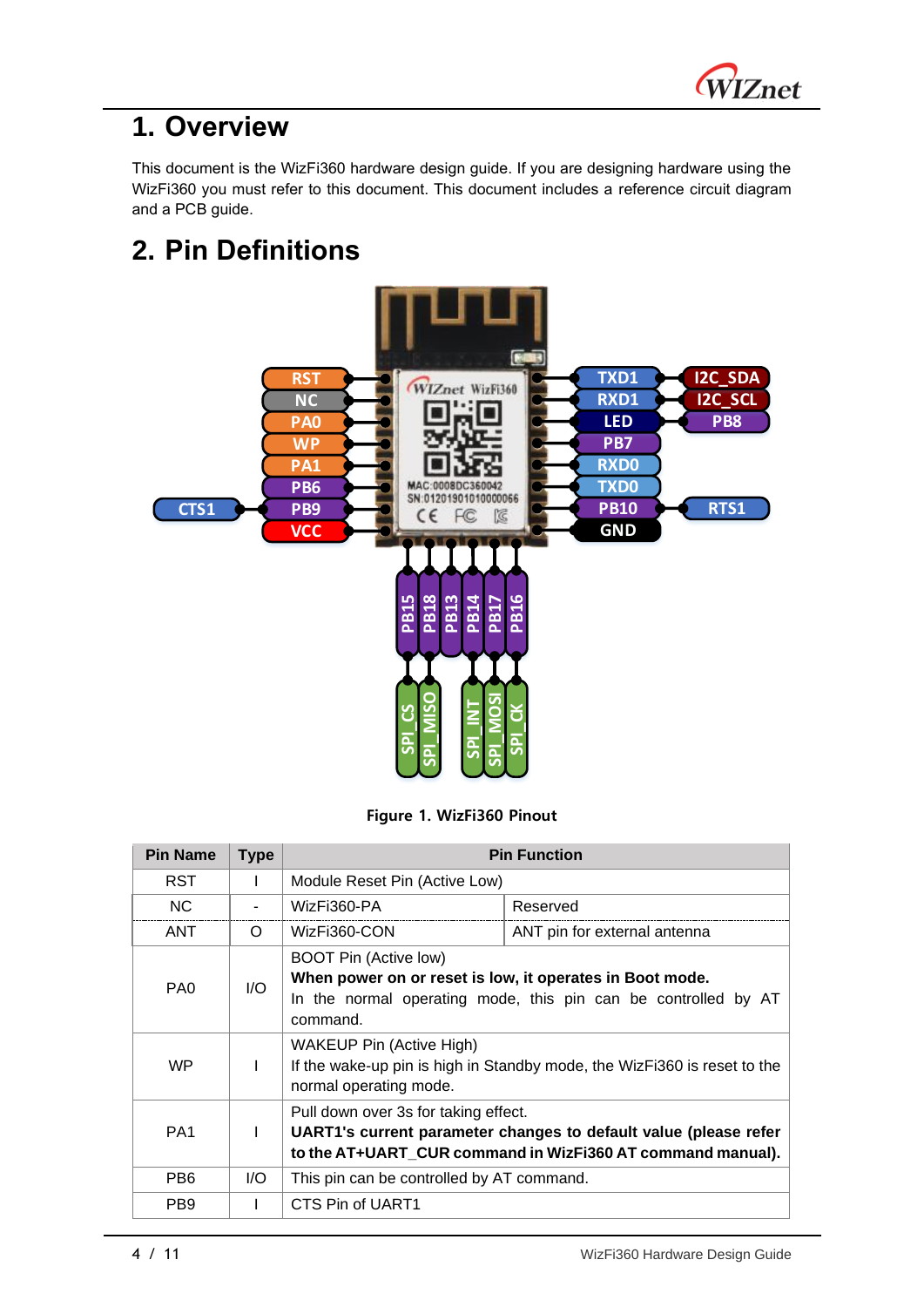

|                  |          | If you don't use the CTS function, this pin can be controlled by AT<br>command.                                                                          |
|------------------|----------|----------------------------------------------------------------------------------------------------------------------------------------------------------|
| <b>VCC</b>       | P        | Power Pin (Typical Value 3.3V)                                                                                                                           |
| <b>PB15</b>      | 1/O      | This pin can be controlled by AT command.                                                                                                                |
| <b>PB18</b>      | I/O      | This pin can be controlled by AT command.                                                                                                                |
| <b>PB13</b>      | 1/O      | This pin can be controlled by AT command.                                                                                                                |
| <b>PB14</b>      | I/O      | This pin can be controlled by AT command.                                                                                                                |
| <b>PB17</b>      | I/O      | This pin can be controlled by AT command.                                                                                                                |
| <b>PB16</b>      | 1/O      | This pin can be controlled by AT command.                                                                                                                |
| <b>GND</b>       | 1/O      | Ground Pin                                                                                                                                               |
| <b>PB10</b>      | $\Omega$ | RTS Pin of UART1<br>If you don't use the RTS function, this pin can be controlled by AT<br>command.                                                      |
| TXD <sub>0</sub> | $\Omega$ | TXD Pin of UART0                                                                                                                                         |
| RXD <sub>0</sub> | L        | RXD Pin of UART0                                                                                                                                         |
| PB7              | O        | LED Light output (Active low). Go to Low while each TX/RX packet and<br>then back to high.<br>Note: It has been connected to onboard LED for WizFi360-PA |
| PB <sub>8</sub>  | I/O      | This pin can be controlled by AT command.                                                                                                                |
| RXD1             | н        | <b>RXD Pin of UART1</b>                                                                                                                                  |
| TXD1             | O        | <b>TXD Pin of UART1</b>                                                                                                                                  |

|  |  |  |  | <b>Table 1. Pin Definitions</b> |
|--|--|--|--|---------------------------------|
|--|--|--|--|---------------------------------|

\*Note: UART1 is used for AT command and data communication. UART0 is used for debugging and firmware upgrade.

### <span id="page-4-0"></span>**2.1. Initial Value of GPIO Pins**

This is the initial value of GPIO when using AT command to use GPIO on the WizFi360.

| <b>Pin Name</b> | <b>Type</b> | <b>Value</b> | Pull up / Pull down |
|-----------------|-------------|--------------|---------------------|
| PA <sub>0</sub> | I/O         | High         | Pull up             |
| PB <sub>6</sub> | 1/O         | Low          | Pull down           |
| PB <sub>9</sub> | 1/O         | Low          | Pull down           |
| <b>PB15</b>     | 1/O         | High         | Pull down           |
| <b>PB18</b>     | 1/O         | High         | Pull down           |
| <b>PB13</b>     | 1/O         | High         | Pull down           |
| <b>PB14</b>     | 1/O         | High         | Pull down           |
| <b>PB17</b>     | 1/O         | High         | Pull down           |
| <b>PB16</b>     | 1/O         | High         | Pull down           |
| <b>PB10</b>     | 1/O         | Low          | Pull down           |
| <b>PB07</b>     | 1/O         | High         | Pull down           |
| <b>PB08</b>     | I/O         | High         | Pull down           |

**Table 2. Initial Value of GPIO Pins**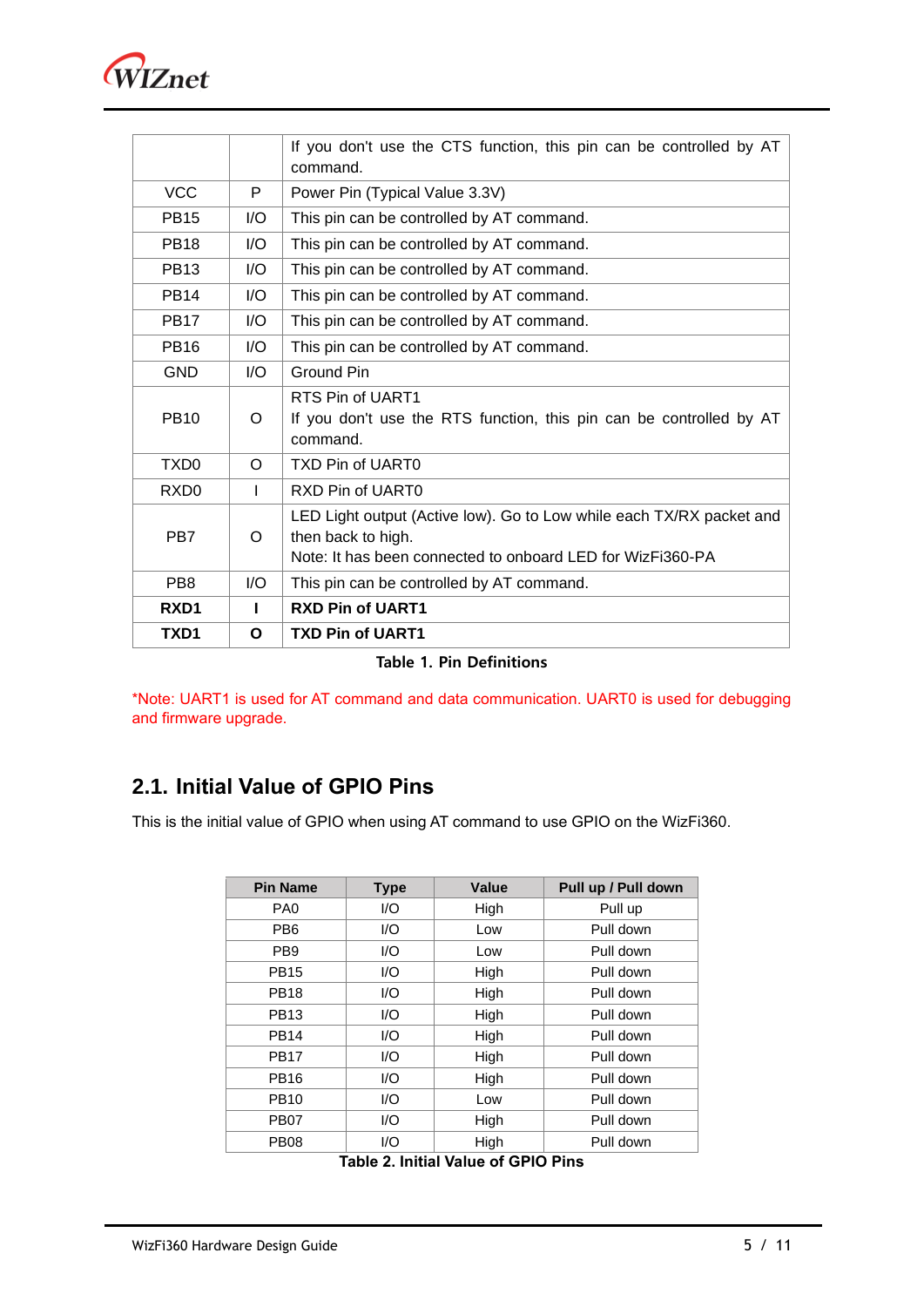

# <span id="page-5-0"></span>**3. Circuit**

# <span id="page-5-1"></span>**3.1. System**

The WizFi 360 has a very simple circuit. You can connect power to the WizFi 360 and send and receive data through UART1. And you have to pay attention to the four pins.



**Figure 2. Reference Schematic**

#### ⚫ **Reset**

Reset circuit offers to design with RC circuit. WizFi360 reset automatically by low level power. If RESET pin controlled by external circuit, the WizFi360 will reset when the level is below 2.0V. The low level needs to last more than 100µs.

#### ⚫ **PA0**

PA0 circuit offers to design 10k pull-up. PA0 is used as a boot pin, but it's use unlikely for normal users. This pin is used at the factory stage. (Module production)

#### ⚫ **PA1**

PA1 circuit offers to design 10k pull-up. If PA1 is Low for 3 seconds, UART1's current parameter changes to default value (please refer to the AT+UART\_CUR command in WizFi360 AT command manual).

#### ⚫ **WP**

WP circuit offers to design user configuration. You must control this pin if you are using standby mode. If this pin is high in Standby mode, the WizFi360 is reset to the normal operating mode.

### <span id="page-5-2"></span>**3.2. Power**

WizFi360 requires the use of a power supply capable of supplying 3.0V to 3.6V and more than 500mA. Because WizFi360 operates normally from 3.0V to 3.6V, it consumes up to 230mA of instantaneous current. The wiring width should not be less than 30mil.

The power stabilizing capacitor (100nF) should be placed close to the VCC pin.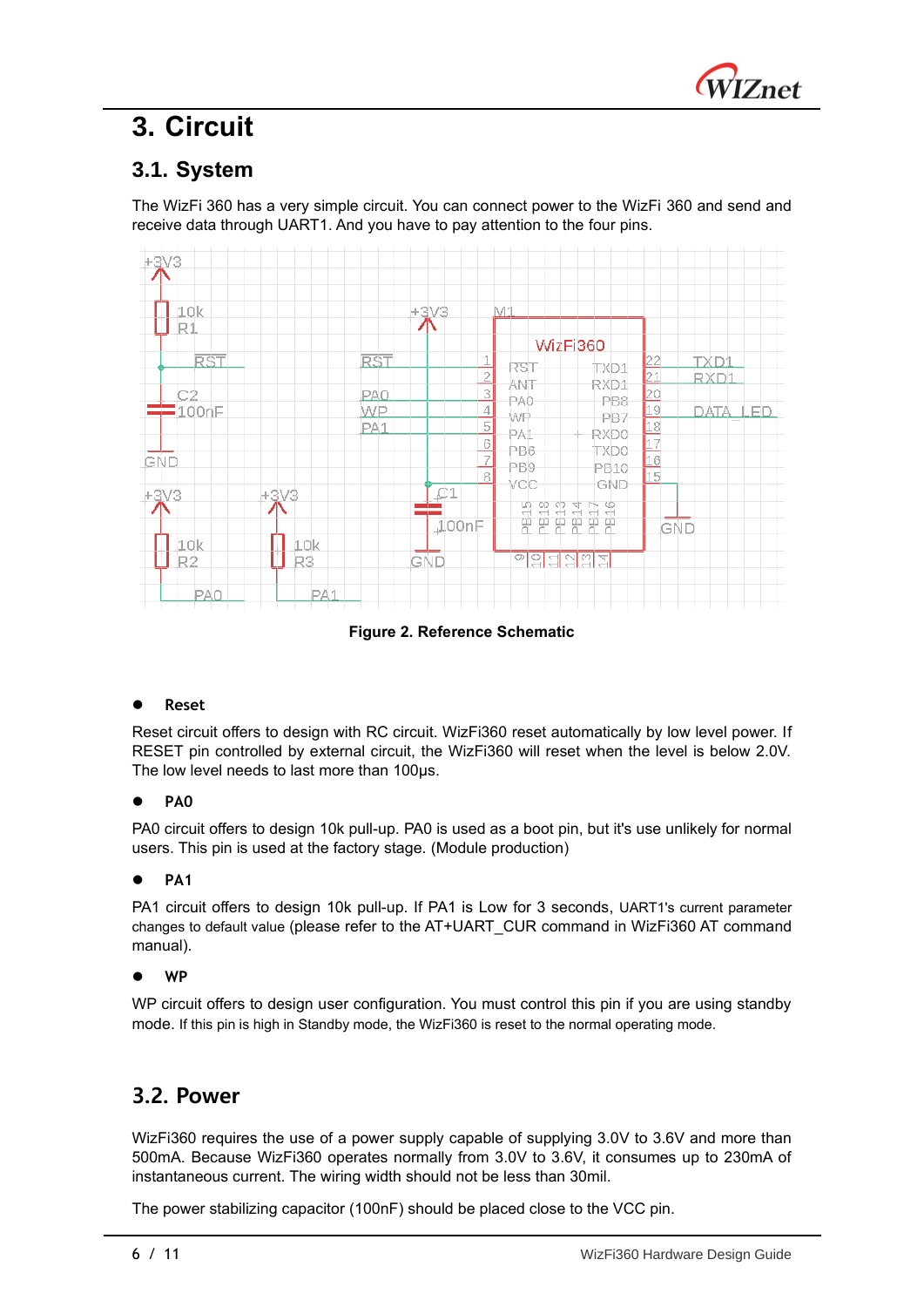

### <span id="page-6-0"></span>**3.3. UART**



**Figure 3. UART**

### ⚫ **UART1**

**UART1 is the main communication UART**. AT command communication is possible with UART1 and data communication is possible.

### ⚫ **UART0**

UART0 is not available to normal users. This UART is used at the factory stage(Module production) and intended for internal firmware developers of the WizFi360.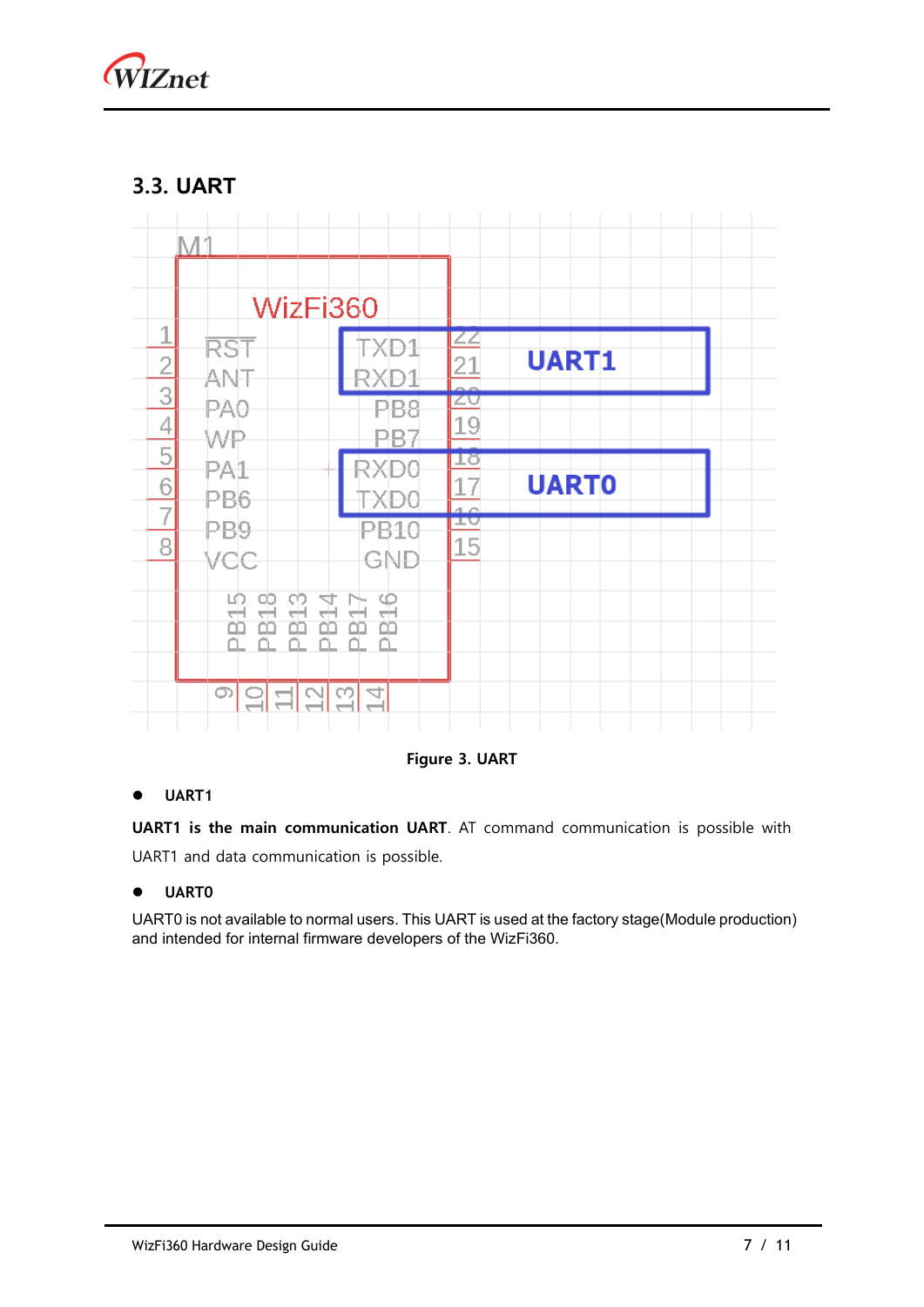

## <span id="page-7-0"></span>**3.4. ETC**

This session is an additional circuit guide for using the WizFi360. You don't have to keep this session. But if you need it, you design it.

### ⚫ **UART Flow Control**

If you want to use UART Flow Control, you need to design a circuit as shown in Figure 3. PB9 is CTS1, PB10 is RTS1.

| 1<br><b>RST</b><br>$\overline{2}$<br>3<br>PAC<br>4<br>5<br>6<br>7<br>ςr<br>8<br>-1<br>00nF<br>GNE | WizFi360<br><b>RST</b><br><b>TXD1</b><br>ANT<br>RXD1<br>PA <sub>0</sub><br>PB <sub>8</sub><br>₩₽<br>PB7<br>PA1<br>RXD <sub>0</sub><br>PB <sub>6</sub><br><b>TXD0</b><br><b>PB10</b><br>PB <sub>9</sub><br>GND<br>vee<br><b>B18</b><br>815<br>813<br><b>B16</b><br>÷<br>ᆏ<br>⅏<br>œ<br>n.<br>Ó.<br>ñ<br>n.<br>ග<br>4<br>m<br>$\sim$<br>O<br>$\overline{\phantom{0}}$<br>$\overline{\phantom{a}}$<br>-<br>- | $\overline{22}$<br>$\frac{21}{20}$ $\frac{19}{18}$ $\frac{18}{17}$<br>$\frac{16}{1}$<br>S<br>15<br><b>GND</b> |
|---------------------------------------------------------------------------------------------------|-----------------------------------------------------------------------------------------------------------------------------------------------------------------------------------------------------------------------------------------------------------------------------------------------------------------------------------------------------------------------------------------------------------|---------------------------------------------------------------------------------------------------------------|

### **Figure 4. UART Flow Control**

### ⚫ **UART Level Shifter**

The UART voltage on the WizFi360 is 3.3V. However, your MCU may not have a voltage of 3.3V. If so you need a Level Shifter to connect the WizFi360 to your MCU. You can design a Level Shifter circuit by referring to Figure 4. Connect your MCU's UART voltage to the VCCIO at Figure 4.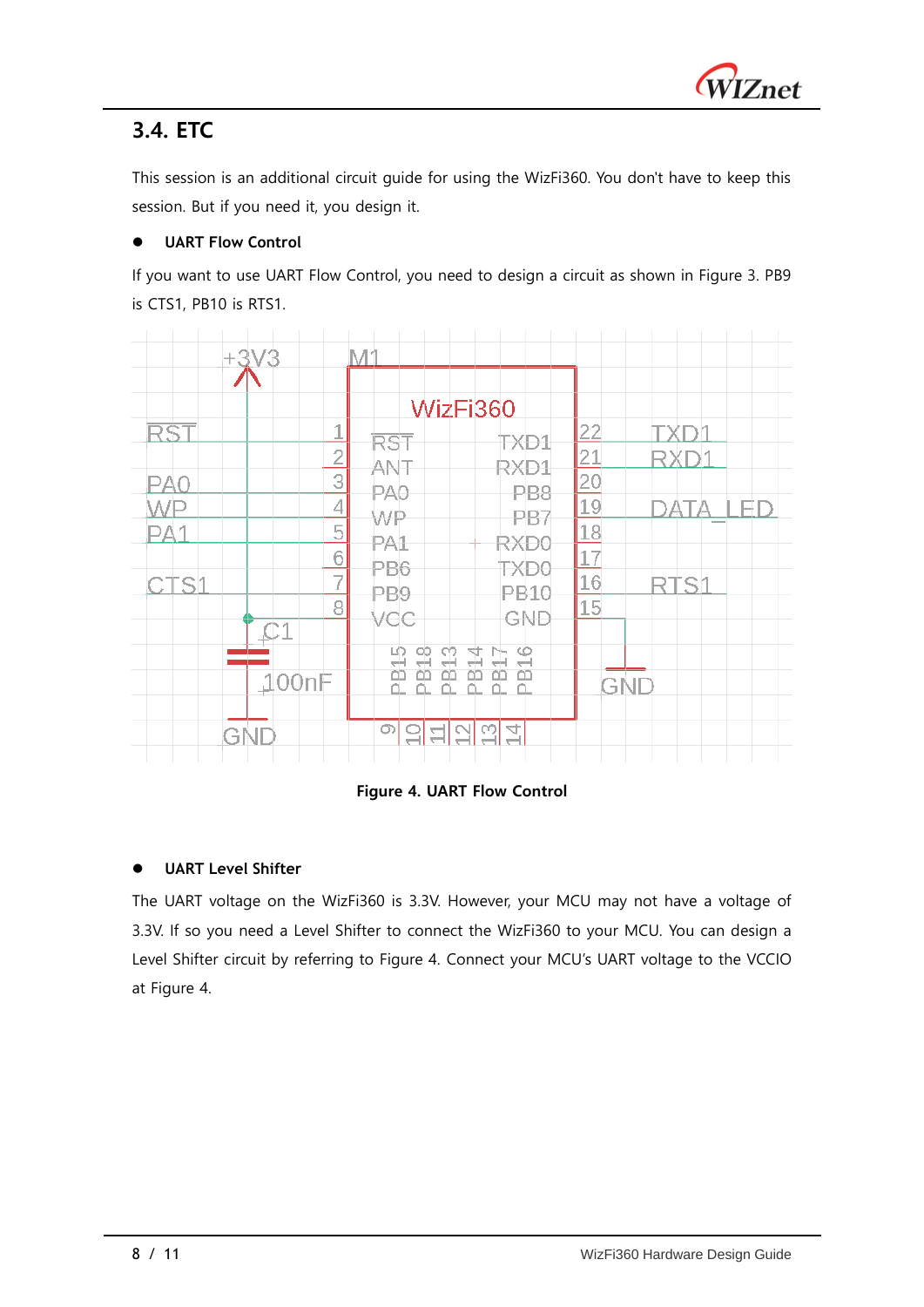



**Figure 5. UART Level Shifter**

# <span id="page-8-0"></span>**4. PCB layout**

- Power wiring width should not be less than 30mil.
- ⚫ Except for the antenna portion of WizFi360, the bottom layer of the shield can must have a GND plane.



**Figure 6. GND**

⚫ Figures. 6 and Figures. 7 are 2 antenna placement which can best performance of antenna. We suggest customers to choose one of these 2 modes to design the placement. For the second placement mode, PCB antenna should be at least 5.0mm from both sides of the bottom board.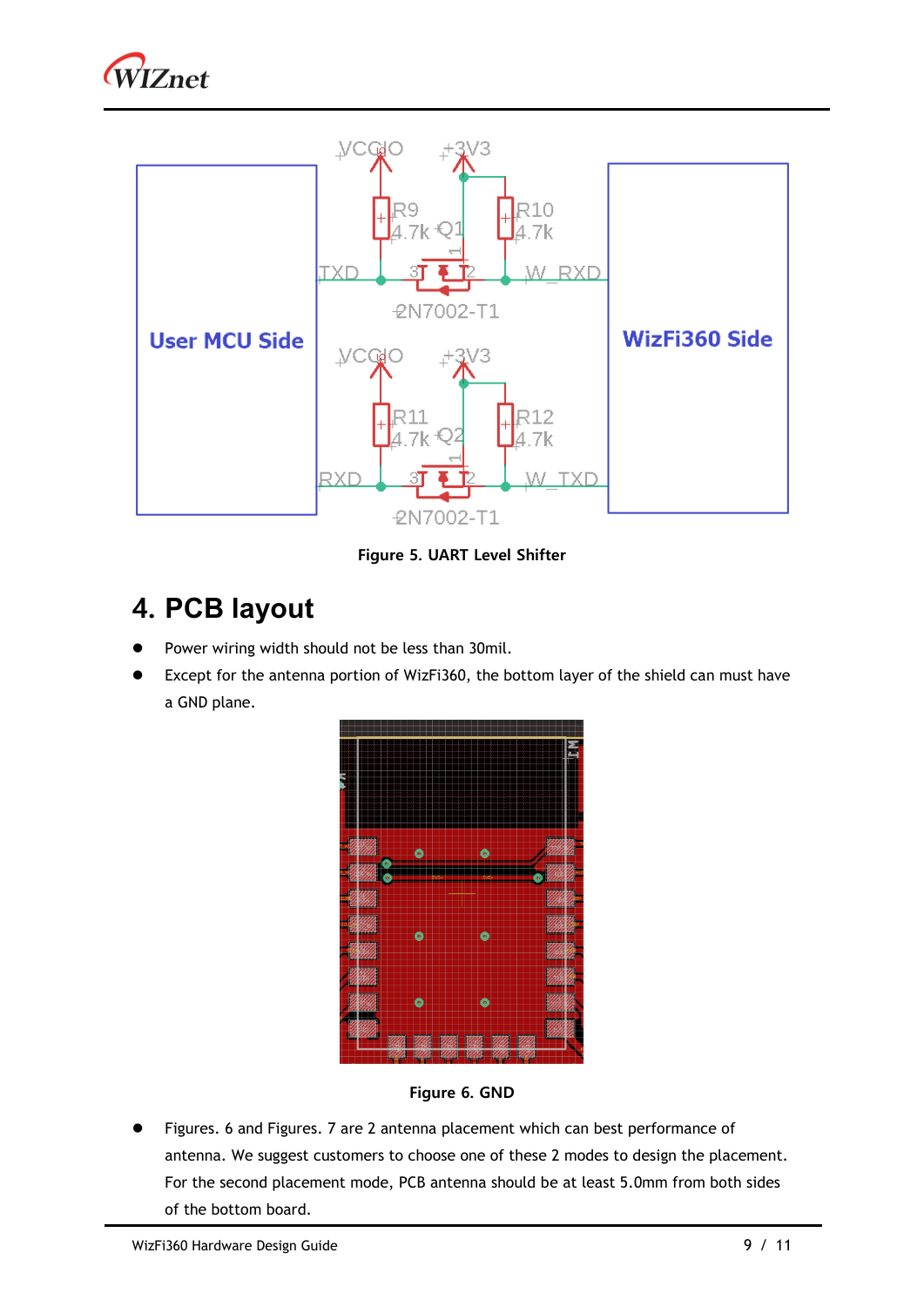



**Figure 7. Best Placement 1**



**Figure 8. Best Placement 2**